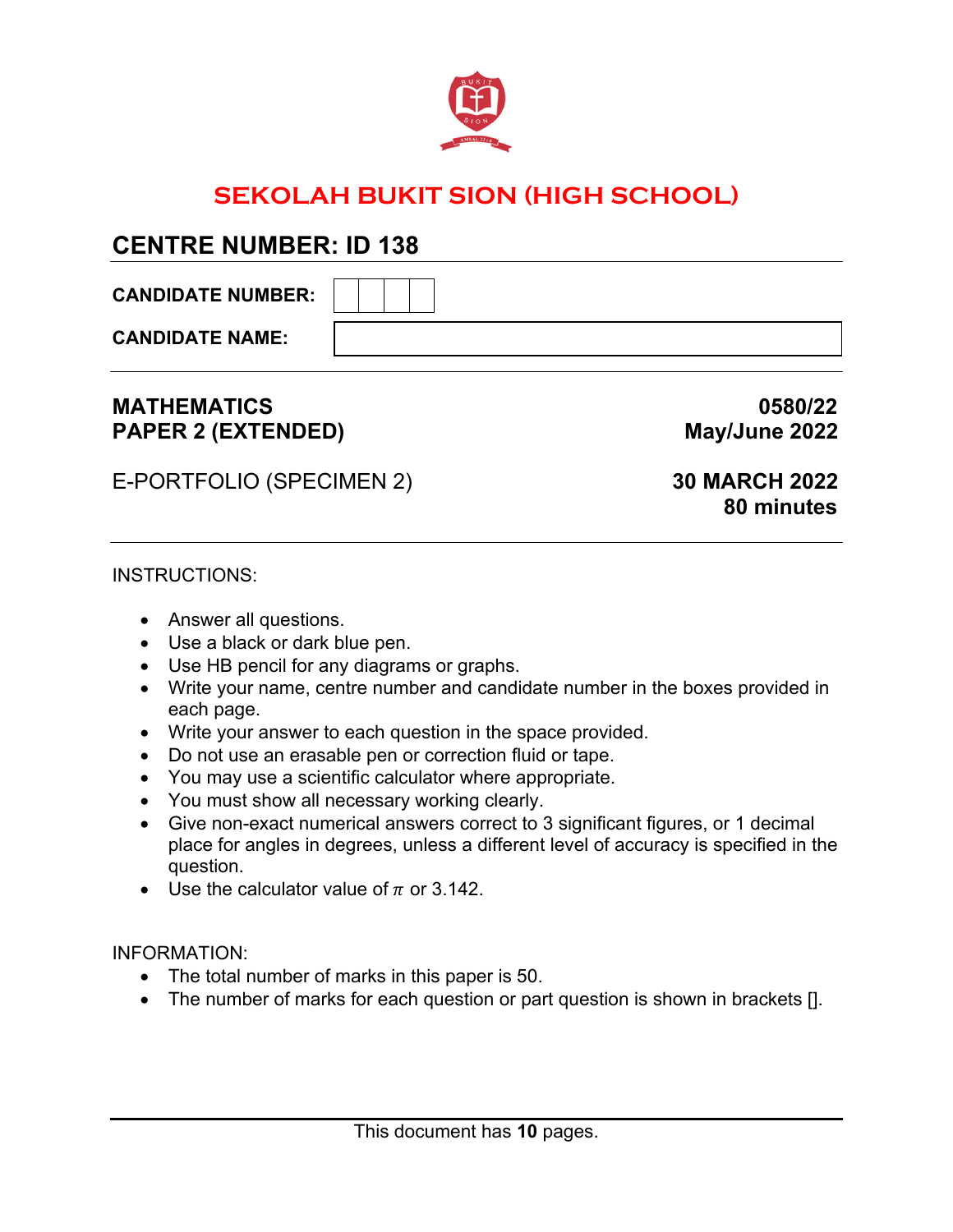#### **Question 01**

The temperature at midnight is -8.5 °C. The temperature at 11 am is -1 °C.

Work out the difference between the temperature at midnight and the temperature at 11 am.

*Answer*: ………………………………… [1]

#### **Question 02**

Change 45% to fraction in lowest terms.

*Answer*: ………………………………… [1]

#### **Question 03**

Angelique rents a room for a party.

The cost of renting the room is \$15.50 for the first hour and then \$7.25 for each additional hour. She pays \$95.25 in total.

Work out the total number of hours she rents the room for.

*Answer*: ………………………………… [3]

#### **Question 04**

Express 2593.42 correct to 2 significant figures.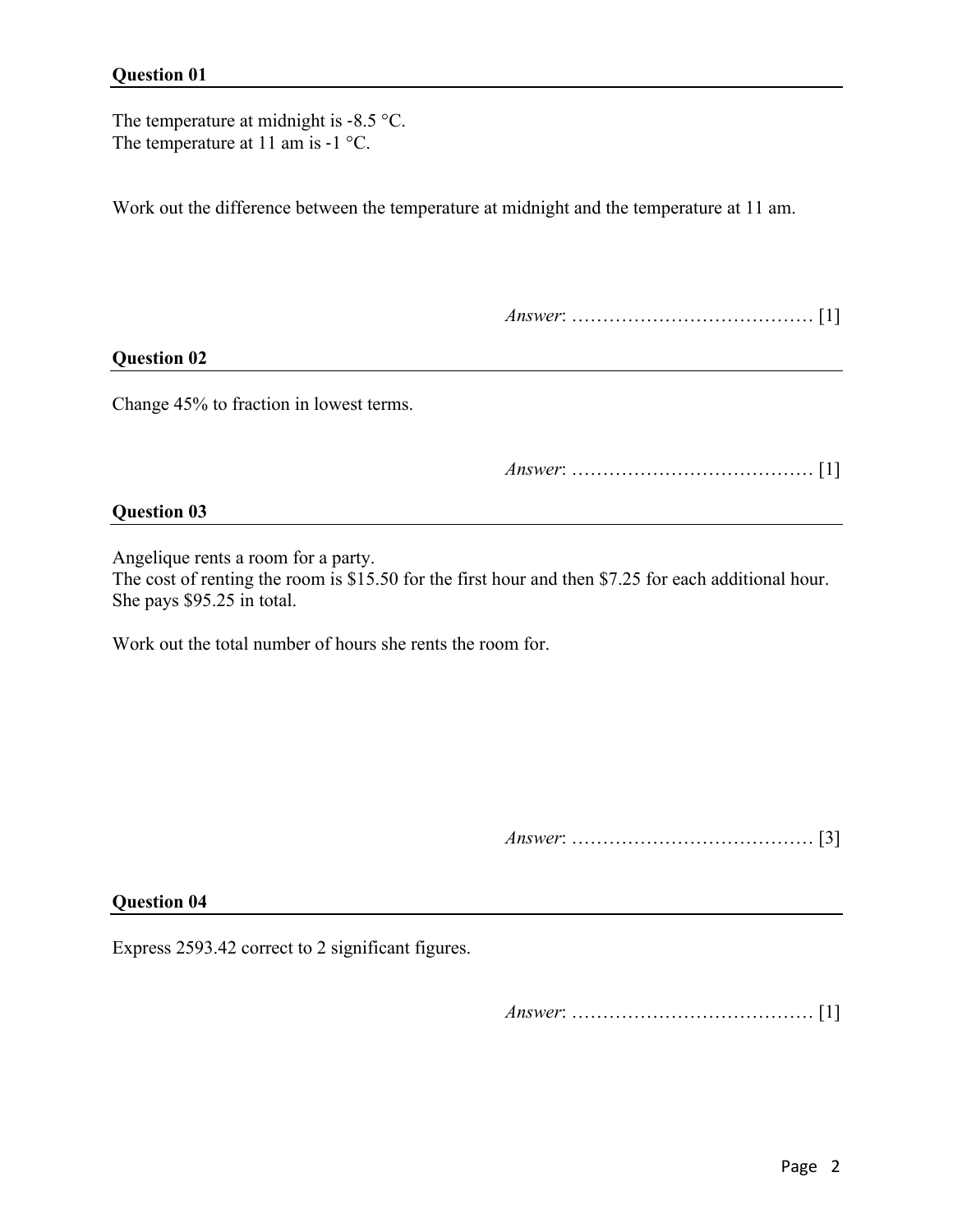Alex borrows \$28 000 for 6 years at a rate of 5.5% per year compound interest. Calculate the **total compound interest** he pays for the loan at the end of 6 years. Give your answer correct to the nearest dollar.

*Answer*: ………………………………… [3]

#### **Question 06**

Without using a calculator, work out  $\frac{1}{3} \div \frac{7}{6} + \frac{1}{5}$ .

You must show all your working and give your answer as a fraction in its simplest form.

*Answer*: ………………………………… [4]

#### **Question 07**

A fence is made from 32 identical pieces of wood. Each piece of wood is of length 200 cm correct to the nearest centimetre.

Calculate the **lower bound** for the total length of the wood used to make this fence, in metres. Write down you full calculator display.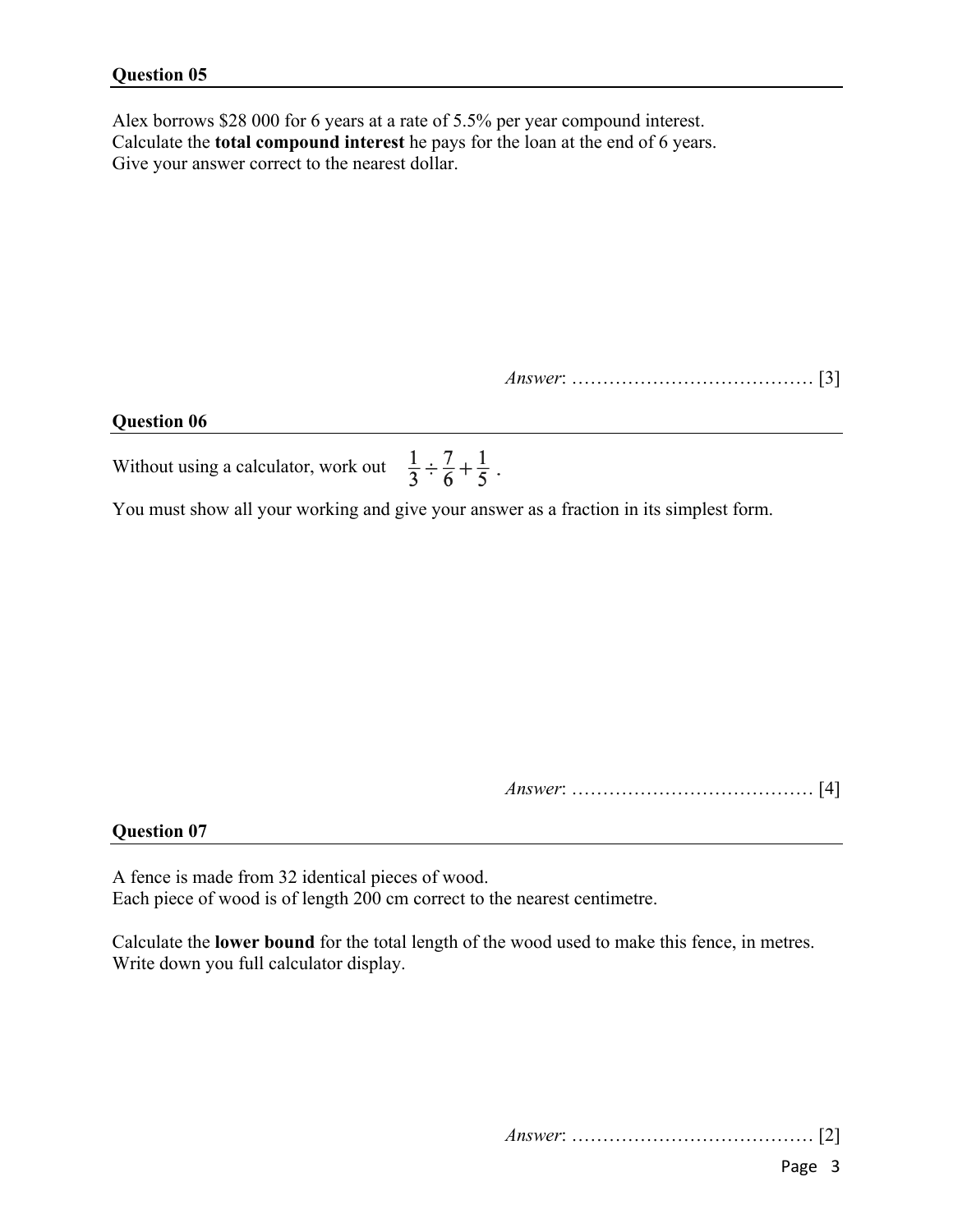

Box A contains 3 black balls and 1 white ball. Box B contains 3 black balls and 2 white balls.

Abdul chooses a box and then chooses a ball from this box at random The probability that he chooses box A is  $\frac{2}{3}$ .

**(a)** Complete the probability tree below. [2]



**(b)** Find the probability that Abdul chooses a black ball.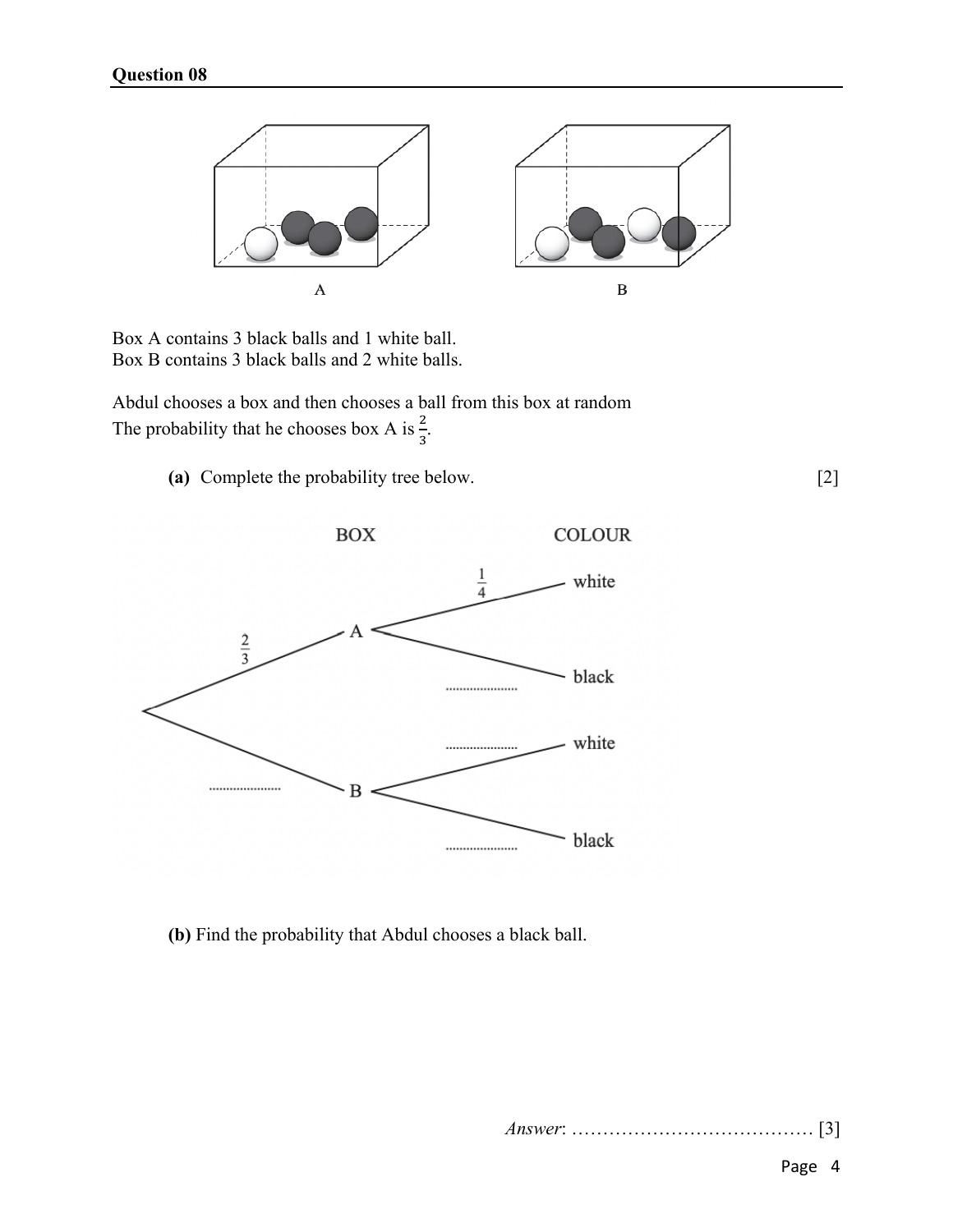# **Question 09**



The diagrams show two mathematically similar containers. The larger container has a base with diameter 9 cm and a height 20 cm. The smaller container has a base with diameter *d* cm and a height 10 cm.

**(a)** Find the value of *d*.

*Answer*: ………………………………… [1]

**(b)** The larger container has a capacity of 1600ml. Calculate the capacity of the smaller container.

*Answer*: ………………………………… [2]

#### **Question 10**

Find the smallest integer value of *x* that satisfies the inequality  $5x - 3 > 3x + 7$ .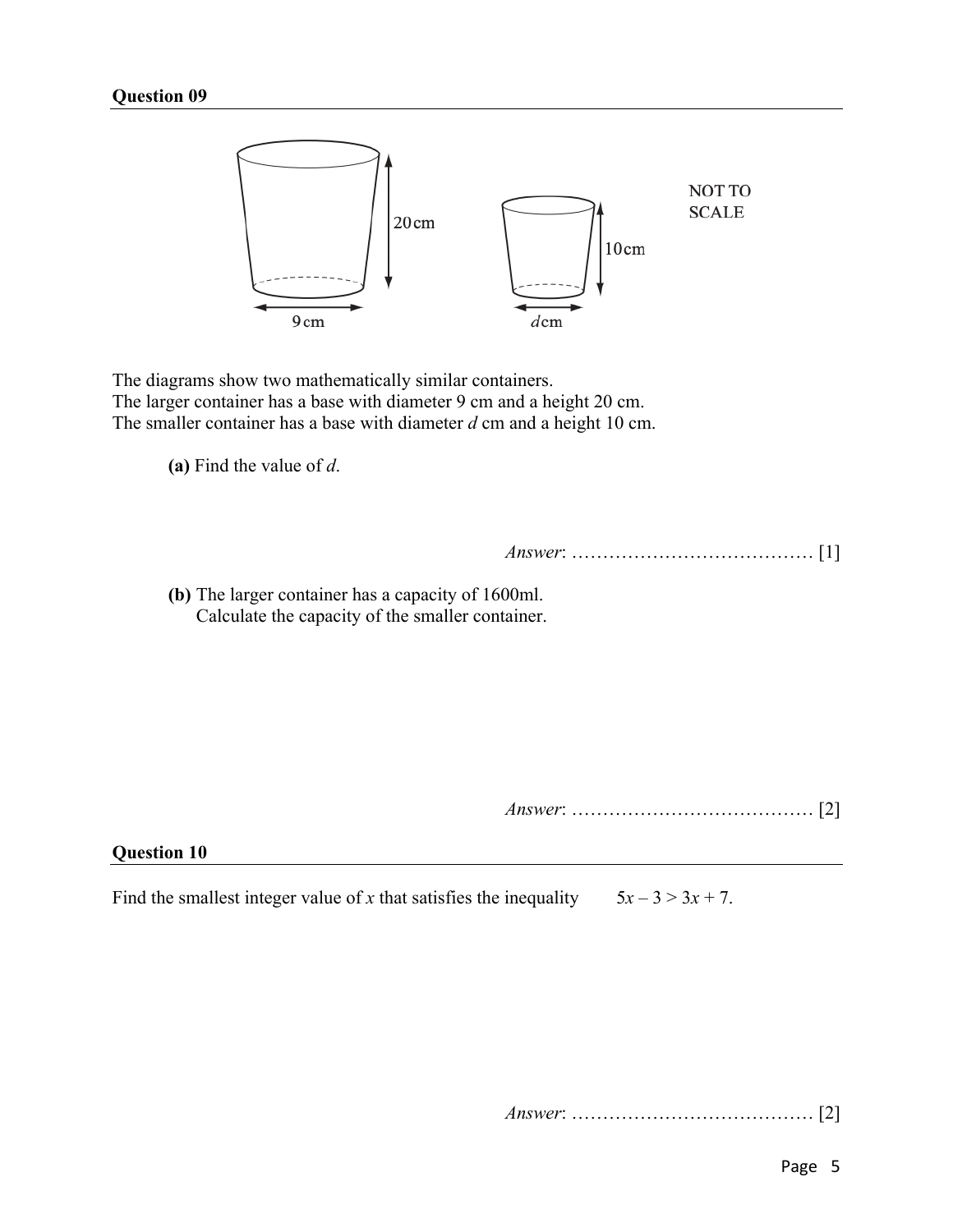The diagram shows two parallel lines intersected by two straight lines. Find the values of a, b and c.



```
Answer: ……………………….……………………………… [3]
```


Calculate the value of *x*.

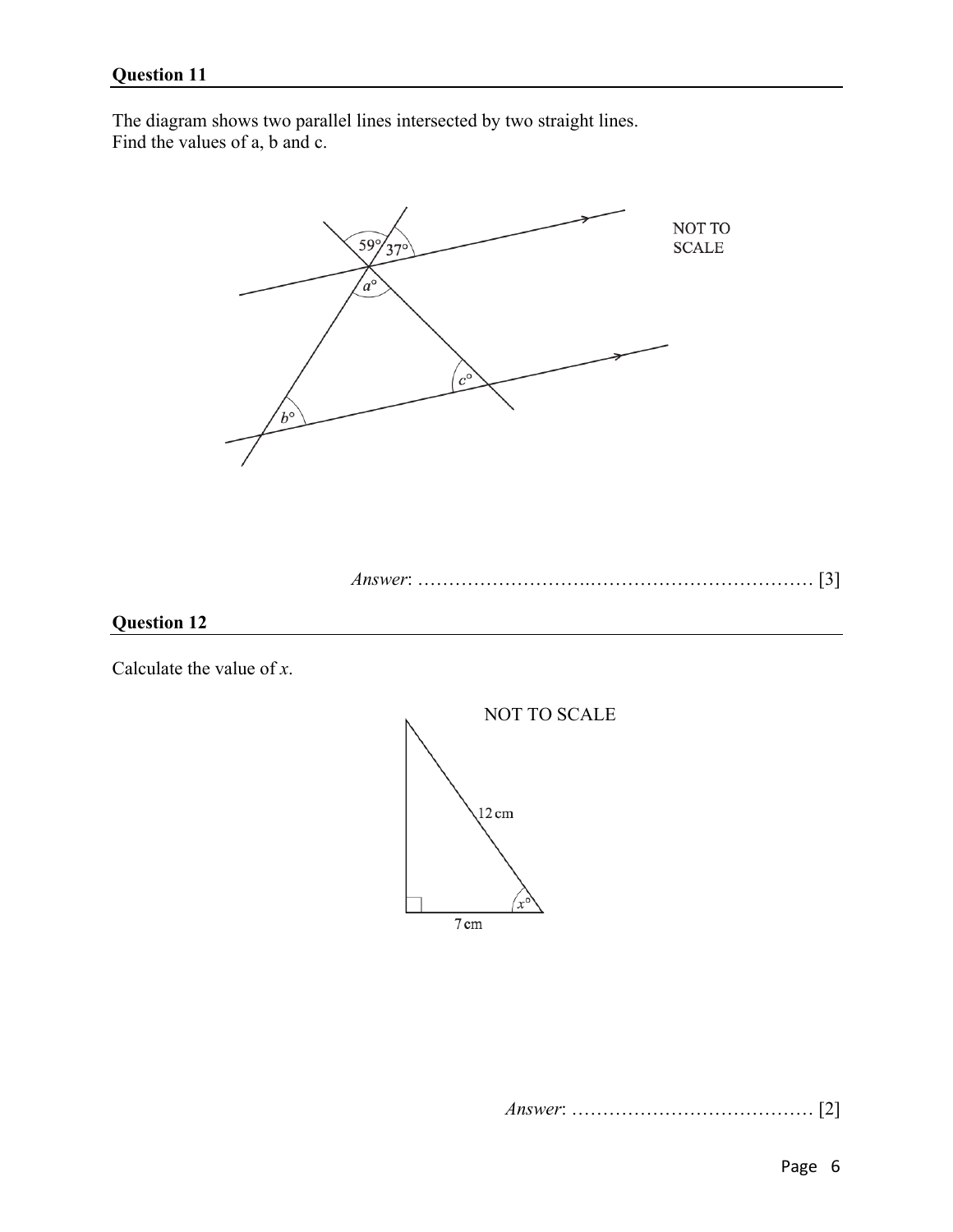A car starts its journey by accelerating from rest at a constant rate of  $0.7 \text{ m/s}^2$  for 20 seconds, before reaching a constant speed of 14 m/s.

It then travels at a constant speed of 14 m/s for 15 seconds.

The car then decelerates at constant rate and comes to full stop after 10 seconds.

**(a)** On the grid, complete the speed-time graph for the car's journey. [2]



**(b)** Calculate the total distance covered by the car.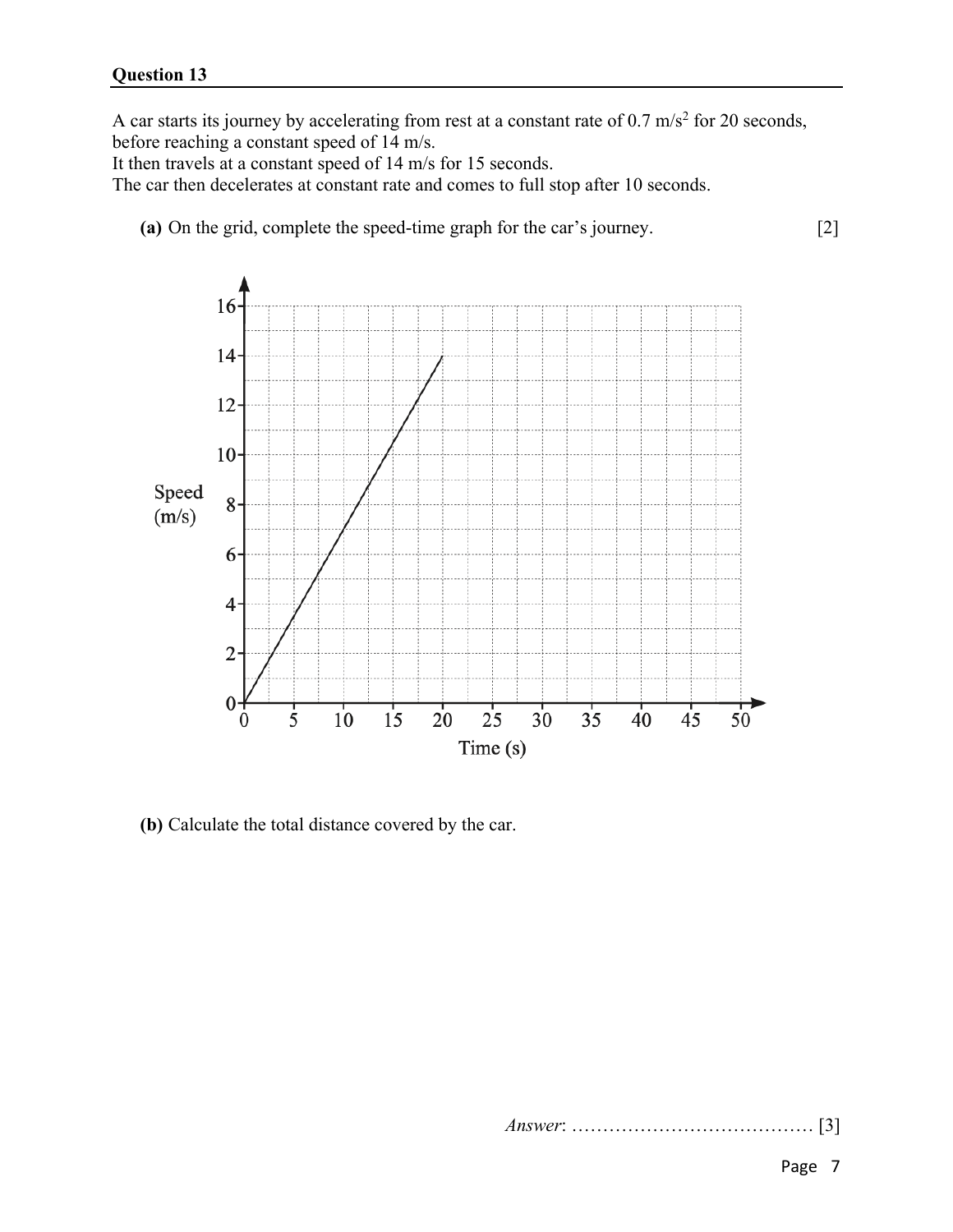Solve the simultaneous equations. You must show all your working.

$$
y = x^2 - 9x + 21
$$

$$
y = 2x - 3
$$

*Answer*: *x* = …………… *y* = ………… [3]

 $x =$  …………… *y* = ………… [4]

## **Question 15**

Alvin invests \$4600 for 6 years. It earns simple interest of 1.25% per year.

Calculate his total money after 6 years.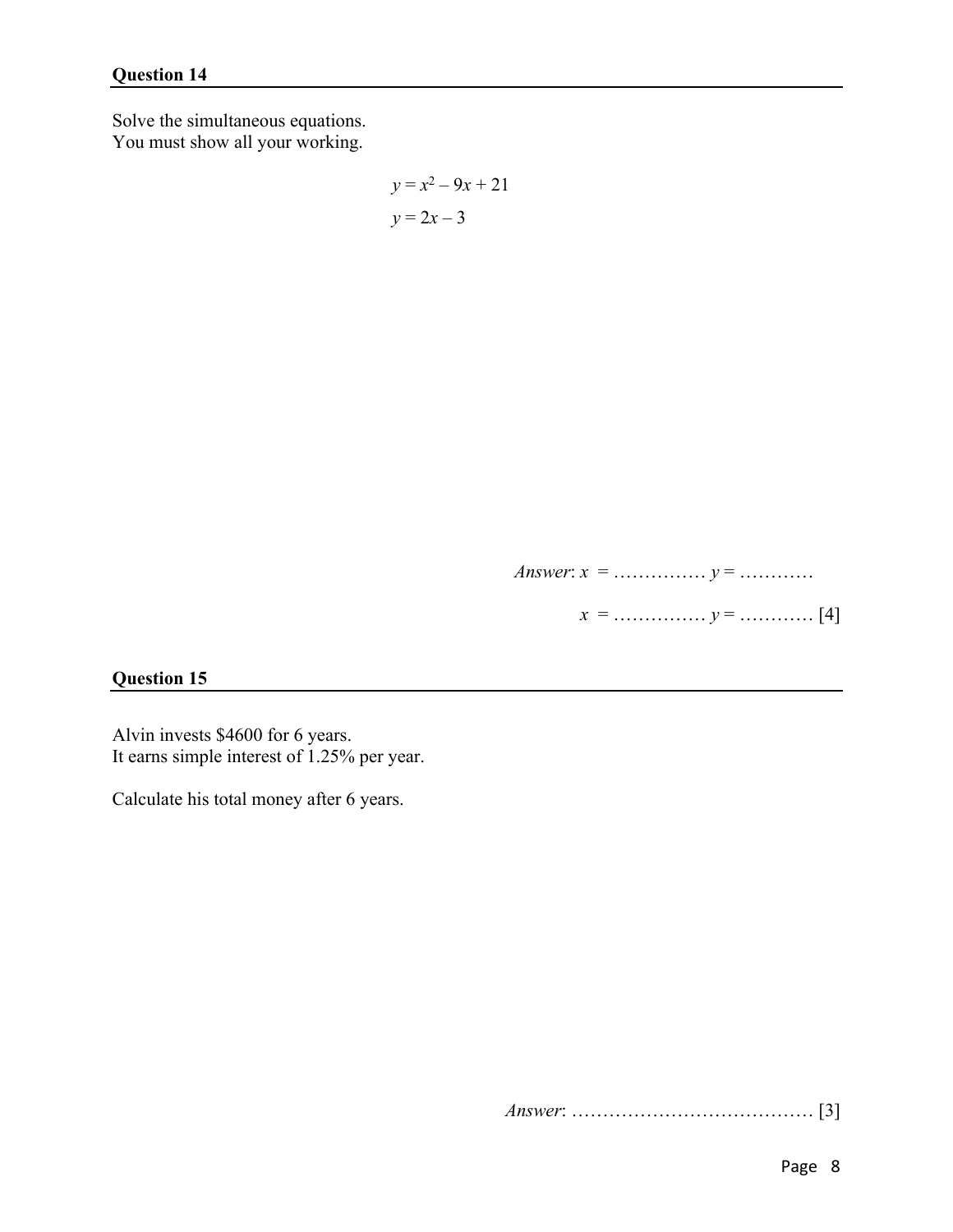Hank flies from Los Angeles to Shanghai.

**(a)** The flight departs on Friday 22 July at 21 40. The flight takes 13 hours 35 minutes. The local time in Shanghai is 15 hours ahead of the local time in Los Angeles.

Find the day, date and time in Shanghai when hank's flight arrives.

Day ……………… Date ………………… Time ……………… [2]

**(b)** The cost of the flight is \$920. The exchange rate is  $$1 = 6.87$  Chinese yuan. Find the cost of the flight in yuan.

*Answer*: ………………………………… [1]

**(c)** The cost of Hank's flight is 20% **less than** its original price. Find the original cost of his flight, in dollars.